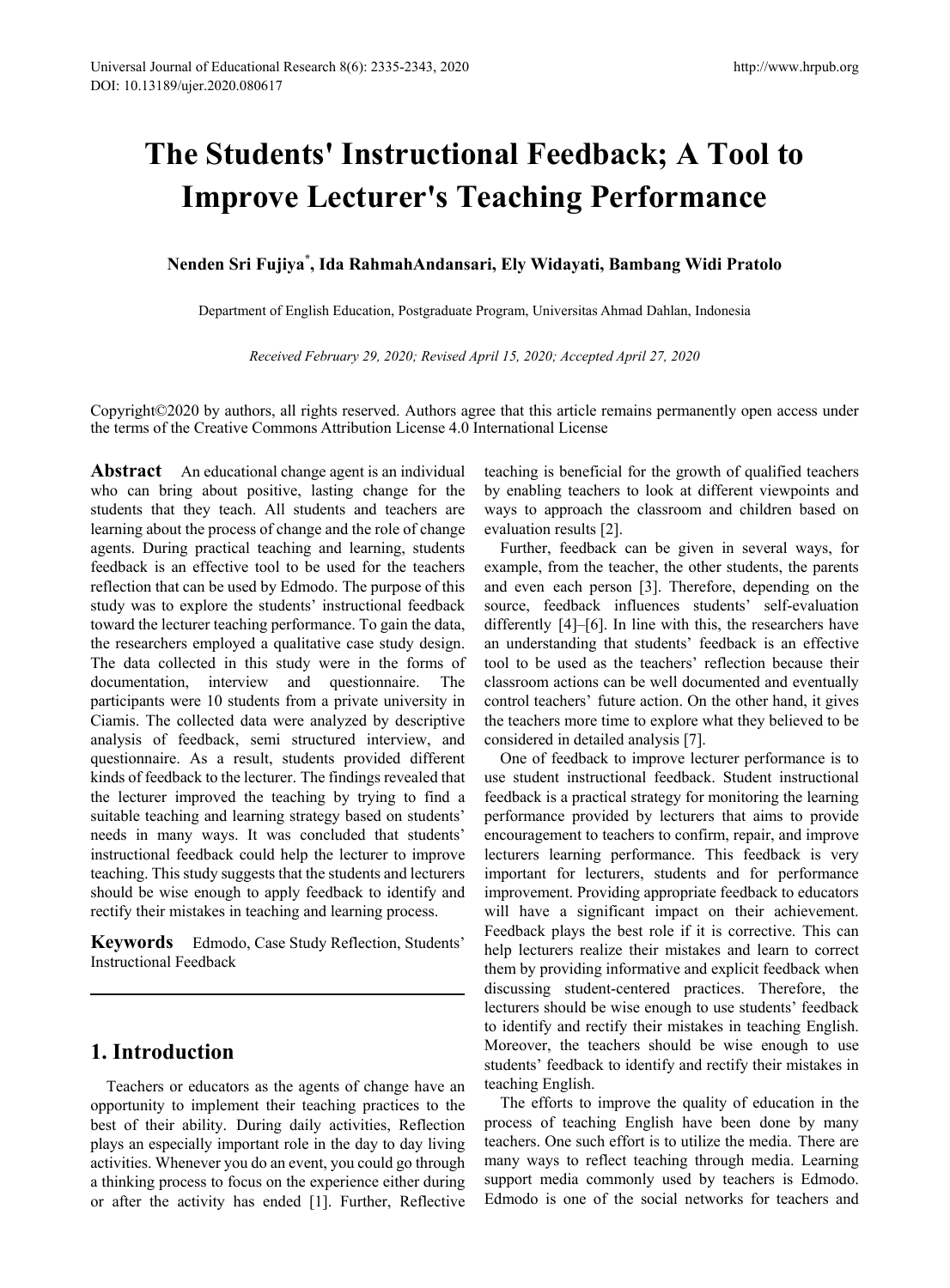students that can be applied in teaching English. Edmodo is widely used as online learning or e-learning. In congruent with this, the e-learning are frequently used at various stages of the institutional educational processes; E-learning includes all the educational situations delivered through communication and information technology [8]. Learning through edmodo is very good and also memorable because it enables students to foster the new knowledge which is useful for themselves and others. The role of Edmodo can be used as a virtual class in order to communicate each other between students and teacher through online learning. In line with this, this study used edmodo as a tool to facilitate students in sending their feedback.

Previously, there are some researchers who have conducted their studies related to the present topic. For instance Iqbal[9] conducted a study which entitled "Students' Feedback: A Stimulus Reflective Practice for Professional Development of the Prospective Teachers". Her study portrays students' feedback as an important source of reflection for student teachers. The researcher believes that student's feedback can facilitate teachers to take the responsibility of their own professional development. The second researchers is Albaiz[10]. He conducted a study which entitled "Effect of Students' Feedback on Teachers' Instructional Practices of EFL Student Teachers". There searchers found that the students were very concerned about the basics of their learning experiences such as highlighting some issues related to teacher performance and strategies to improve learning. Students feedback concentrate on good and polite teacher behavior, learning environment, learning tools and students expect the teacher to act fairly towards all students. The third, previous research study that is conducted by Masantiah[3], with the title "Student and feedback: Which type of feedback is preferable". This research is about comparing the ability of participants with different levels of ability and different types of input to overcome genetic problems. The type of feedback strongly influences students with different levels of ability. The researchers argue that the type of feedback makes a big difference for each group of students. Fourth, Rossiter [11]. He conducted a study with entitled "using an understanding of feedback processes to improve student learning". The researcher found that the role of staff in providing feedback is relatively small, so learning becomes ineffective. But, the classic control loop feedback analysis provides a good representation of the learning process with students. The fifth, Zhang [12]. He conducted a study with entitled "student engagement with teacher and automated feedback on L2 writing". The results of the previous studies indicate that feedback from students could enhance the educators' teaching performance. The researchers believe that the students are real critics for their lecturers or their teachers. In the classroom situation they should distinguish objectively between their teacher's beneficial and unacceptable behaviours. Psychologically, it is also

important because teachers are qualified to teach students.

Nevertheless, from the aforementioned study, there are no studies which integrate the feedback of the students with an instructional course. Further, there's no study that used Edmodo as a tool to facilitate students in giving feedback. The researchers are interested in students' instructional feedback as a tool in improving teaching. Moreover, this study focused on the types of feedback do the students give towards learning process of Literature for Language Education and how does the lecturer improve the teaching based on the feedback.

## **2. Materials and Methods**

#### **2.1. Research Design**

The purpose of this study was to explore the students' instructional feedback toward the lecturer teaching performance. In this study, the researchers used the qualitative method. Then, there were three instruments which were conducted to collect the data, namely documentation, interview and questionnaire. Documentation was used to know the students' experiences during teaching and learning activities in the classroom. It was called documentation because the data were taken from Edmodo application. The students updated their experiences after every instructional meeting. Edmodo was an online learning application that is used by the lecturer to support her instructional out of the class and to know students' feedbacks related to her teaching in classroom activities. Then, the interview was used to explore the lecturer responses of the students' feedback about her instruction. In term of the interview's type, the researcher chose individual semi-structured interview consisting of 5 questions which was divided into 3 themes. Whereas, the questionnaire was shared to her students to confirm the lecturers' answers during interview phase and take the students' suggestion so that teaching and learning activities can be hopefully enhanced. Besides, the questionnaire included 10 closed questions with five likert scale (strongly agree, agree, neutral, disagree, and strongly disagree).

#### **2.2. Research Participant**

This study took 10 students and one lecturer who come from English education program in one of the private university in Ciamis regency, West Java Province, Republic of Indonesia. They were a study group who were learning **Literature for Language Education** subject. The researchers want to know the students' feedback of their lecturer's teaching performance in order to enhance the English learning quality, particularly in her subject. Besides, one lecturer who was teaching in this subject. As the complete requirement determined by the researcher that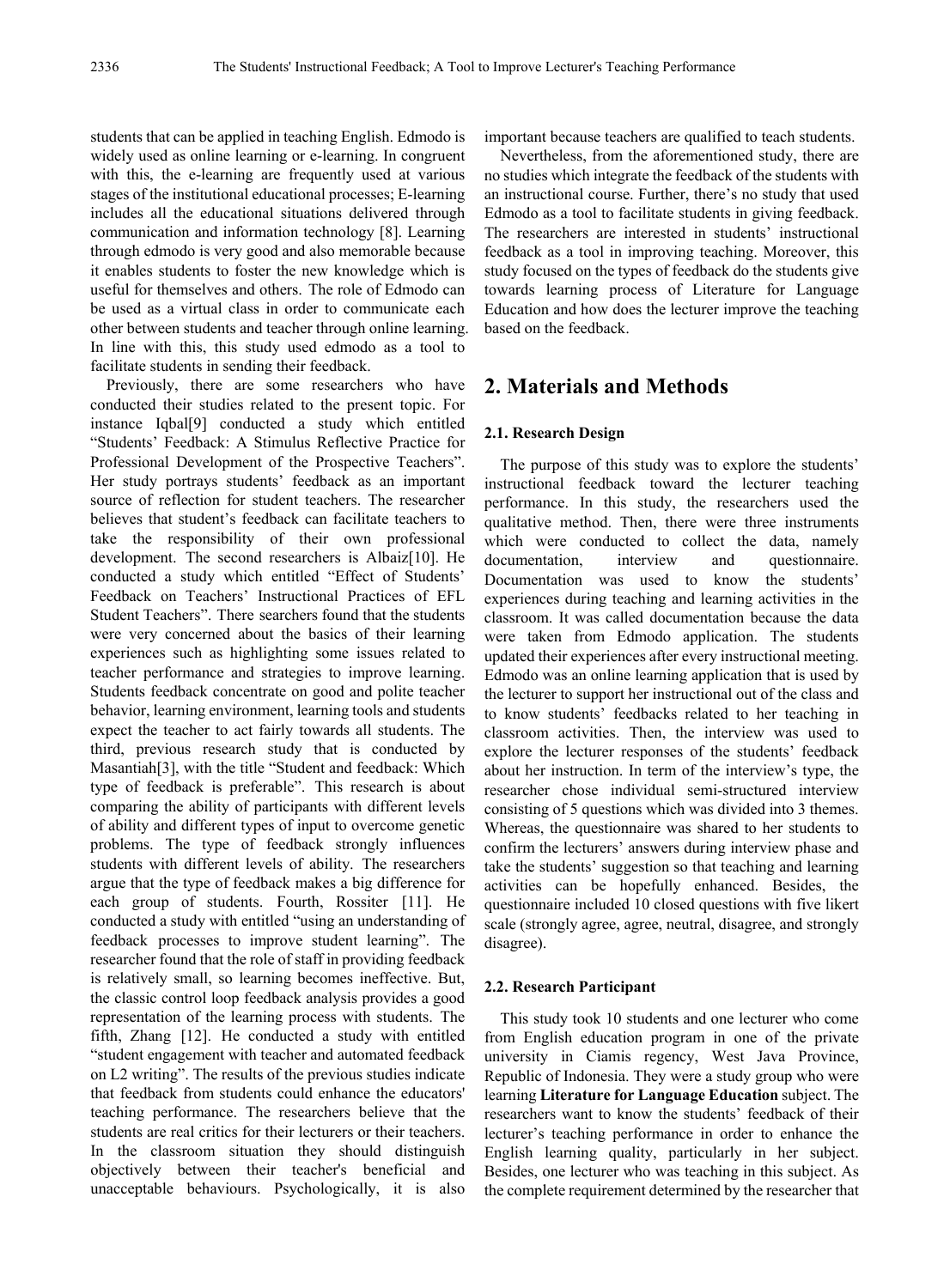was enhancing the specific subject quality, this selected using the purposive non-random sampling method.

#### **2.3. Data Analysis**

In this study, the results of students' feedback would be analysed one by one. Further, the result of feedback from documentation in Edmodo application categorized into several types of feedback, such as positive, descriptive, and neutral feedback[13]–[16].After that, the researchers conducted personal interview to know the lecturer responses of students' feedback who were submitted in edmodo application. The interview is conducted by recording and then transcribed the responses[17].

In analysing the results of the interview session, the researchers formulated the following steps. First, the data from recording were transcribed. Transcripts provided written sources. It was aimed to analyse the data easily. Second, the researcher described the data and then categorize or develop themes[17]. In this study, the researcher used semi-structured interview because the researcher wants to know the specific information and get many advantages from the lecturer's perception.

Furthermore, the researcher analysed the result of questionnaire, the researchers used percentage calculation. Those answers were presented in the form of frequency observed. After she had calculated the frequency of each option, then she computed it into percentage calculation by using formula by Hatch and Farhady[18] as follows:

$$
P = \frac{Fo}{n} \times 100
$$

Note:

 $P =$  Percentage of each category  $Fo = frequency of paricipants$  $n =$  the number of sample

## **3. Findings and Discussion**

This study concerned to the EFL students' feedback in terms of the teaching performance of their teachers and the effect of these feedback releases on teachers' instructional practices. The aim of this study was therefore to explore the students' instructional feedback toward the lecturer teaching performance. As a result, the researcher inferred several points. First of all, different kinds of feedback given by the students had been found. Overall, they tended to use positive feedback. Secondly, the lecturer tried to find the strategies learning to improve her teaching based on students' need in many ways. Thirdly, the researcher found that the students' response positively towards how the lecturer teaches them after they give their feedback.

To answer the first research question, the researchers categorized three different themes for every feedback that was given by the students. Those themes namely Appreciation to the lecturer and showing support,

Suggestion to improve lecturer's teaching performance, Neutral (did not give a comment for what the lecturer have done in the class). Meanwhile, to answer the second research question, the researchers also proposed several themes such as providing positive feedback to improve teaching performance, matching learning strategies with English students' need, and the significance of students' feedback.

## **3.1. What Types of Feedback Do the Students Give towards the Learning Process of Literature for Language Education?**

In answering the first research question, the researchers would describe the types of feedback that the students give to the lecturer by attaching the sentences from the data of students' feedback. There were 3 questions that should be answered by the students in the Edmodo, "What do you think the lecturer's greatest strength is?", "What advice would you give to improve the teaching of this lecturer?" and "Please describe the ways this lecturer has most influenced your learning". Moreover, the researchers categorized three different themes for every feedback that was given by the students. The participants' names were not included but they were only named student 1 up to student 10.

#### **3.2. Appreciation to the Lecturer and Showing Support**

Eight students reported that the lecturer has great strength in her teaching and gives them a clear instruction, With regard to this issue, student 1 said "the lecturer provides direction in assigning task, the lecturer has most influenced his/her learning by always giving stimulus by way of speech". Similarly, student 2 said "the lecturer explains material briefly and understandably". Same as the participant before, the third participant, student 3 said "the lecturer always makes the students have a critical thinking during learning process. Further, other participants, student 4, 5 and 6 answered "the lecturer explains material with simple and clear way, the lecturer is very firm and easy to understand in explaining a material." Besides, the student 8, 9 and 10 answered "the lecturer is a critical teacher, so it made the students learned from her and when the lecturer asked the questions she always let the students answered by their understanding. In addition, the lecturer always provides stimulus and inspiration during teaching and learning".

Thus, this finding means nine students reported that the lecturer has great strength in her teaching and gives them a clear instruction, thus they understand where the course will bring. This statement related to the appreciate someone and gave some motivations as Losada [13] said. The implication of this finding is that feedback is seen as a vital link between the theory that supports teaching and the focus of development of academics in dialogue with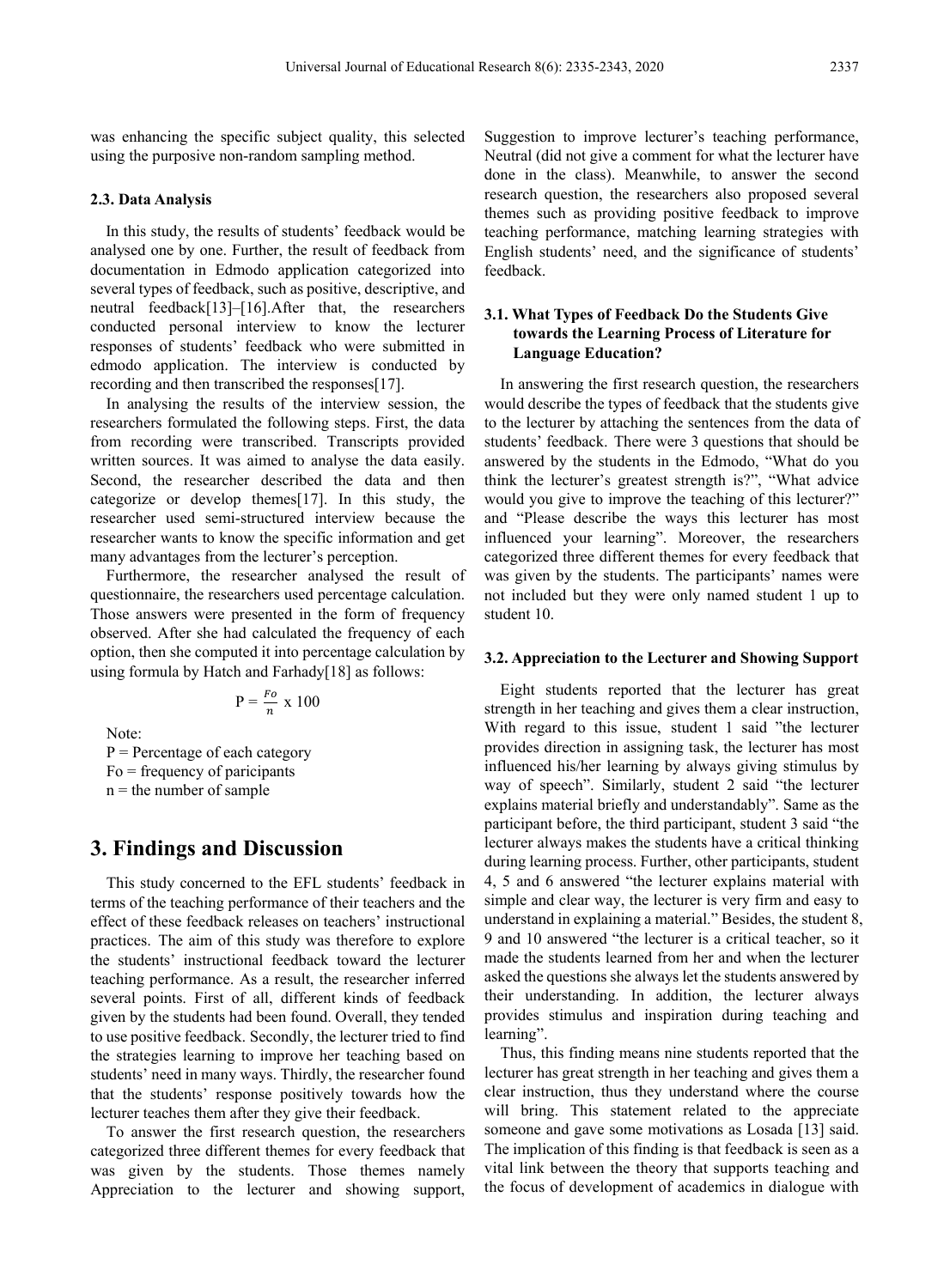their students.

## **3.3. Suggestion to Improve Lecturer's Teaching Performance**

Within this theme, the researchers identified that there should be something to be improved toward the lecturer's teaching performance. Actually, it should be based on students' need. In congruent with this theme, the students 1 stated "The lecturer should be more conceptual in giving material". With a similar vein, the second participant stated "the lecturer should use different techniques and use some learning approaches, moreover the lecturer should give the assignment to practice the material". Likewise, student 3 said "the lecturer should keep encouraging students to provide motivation and she should assign the task for every topic that they have learned". Moreover, student 4 commented "the lecturer should use different techniques or method of teaching learning and the lecturer should give the assignment to practice the material besides understanding material, practice is also an important thing". Another participant, student 5 and 6 answered "she/he wants the lecturer create the lesson more have fun and colourful". Moreover, student 8 reflected "sometime the lecturer gives a little explanation about the material, it will be better if the lecturer give more explanation for the students. Meanwhile, the lecturer should give another way in delivering material in order to influence the learning to be better such as let students to find out the material, so they can learn by their experience. Lastly, the student 9 and 10 hoped "she wants the lecturer also provide an explanation how to be a good teacher in delivering presentation, so that the students can see the example from the lecturer".

Thus, this finding means the result of all students' feedback contained suggestion for improving lecturer's teaching. As they wish, they need their teaching and learning process to have some various techniques in order that the classroom activities will be as attractive as possible. Further, the implication of this finding is that the feedback has frequently been identified as a key strategy in learning and teaching to do reflection for teaching better in the future.

## **3.4. Neutral (Did Not Give a Comment for What the Lecturer Have Done in the Class)**

Different from the other participants, the student 7 did not answer anything for the whole question.

In brief, it is possible to say the results of this study that different kinds of feedback have been found were given by the students. Based on the result of each theme, it can be divided into three types of feedback that the students give towards learning process. On the theme of appreciation of the lecturer and showing support, the researchers categorized it into the type of positive feedback. In relevant

with the theory of positive feedback, Losada[13] stated that if the speaker or the writer showed support, encouragement or appreciation (e.g. "That's a good idea") comments could be classified as positive feedback. Further, Dijk[14] demonstrated that positive feedback enhances motivation for a task that people "want," and decrease motivation for a job that people "have to do" relative to negative feedback. Moreover, positive feedback is constructive narrative or explanation of personal behaviour in order to encourage students to show their desired behaviour [3]. In congruent with this theory, the students tended to use positive feedback in giving their feedback such as by writing "the lecturer always provide stimulus and inspiration to learn", "the lecturer is a critical teacher and she always let the students chance to think critically" and "the lecturer gives and explains the material in simple and clear way.

Meanwhile, on the second theme, the researchers found that the students gave descriptive feedback for the lecturer. As Chua [15] said that in comparison with one grade or ranking, descriptive feedback has been found to provide guidance for improving learning. This encourages trust in the mission itself and thus can boost the learning performance and attitudes of students significantly. Moreover, descriptive feedback means giving information and written comments or interactions that allow learners to understand what they need to do in order to improve their level of knowledge [19]. In constituent with the theories aforementioned, the students have answered by written "the lecturer should be more conceptual in giving material". "the lecturer should keep to encourage students to provide motivation". "the lecturer should use different techniques or method of teaching learning, etc.".

For the third theme, the researchers categorized it into neutral feedback. In line with this, neutral feedback is a type of feedback in the form of a response or a response that does not provide meaning or interpretation, so it does not affect the performance of someone being assessed [16]. In other words neutral feedback is an unclear feedback; whether it is positive or negative. The result of feedback showed that the student did not answer anything for all the questions.

From the whole responses of feedback that were given by students, those are very essential for the lecturer to reflect her teaching performance to be better based on students need. As Saylag[20] stated doing a reflection in the practice of teaching, the educator will know how much he/she gets and takes action from students, and so that he/she has a big impact on class management now. Thus, feedback is essential in improving and developing the required learners' knowledge and skills. It also increases student and teacher learning and performance [21]. Such reflection would allow teachers to recognize how their work can be enhanced to improve the quality of learning for pupils [22]. Feedback is therefore an important factor in encouraging learning.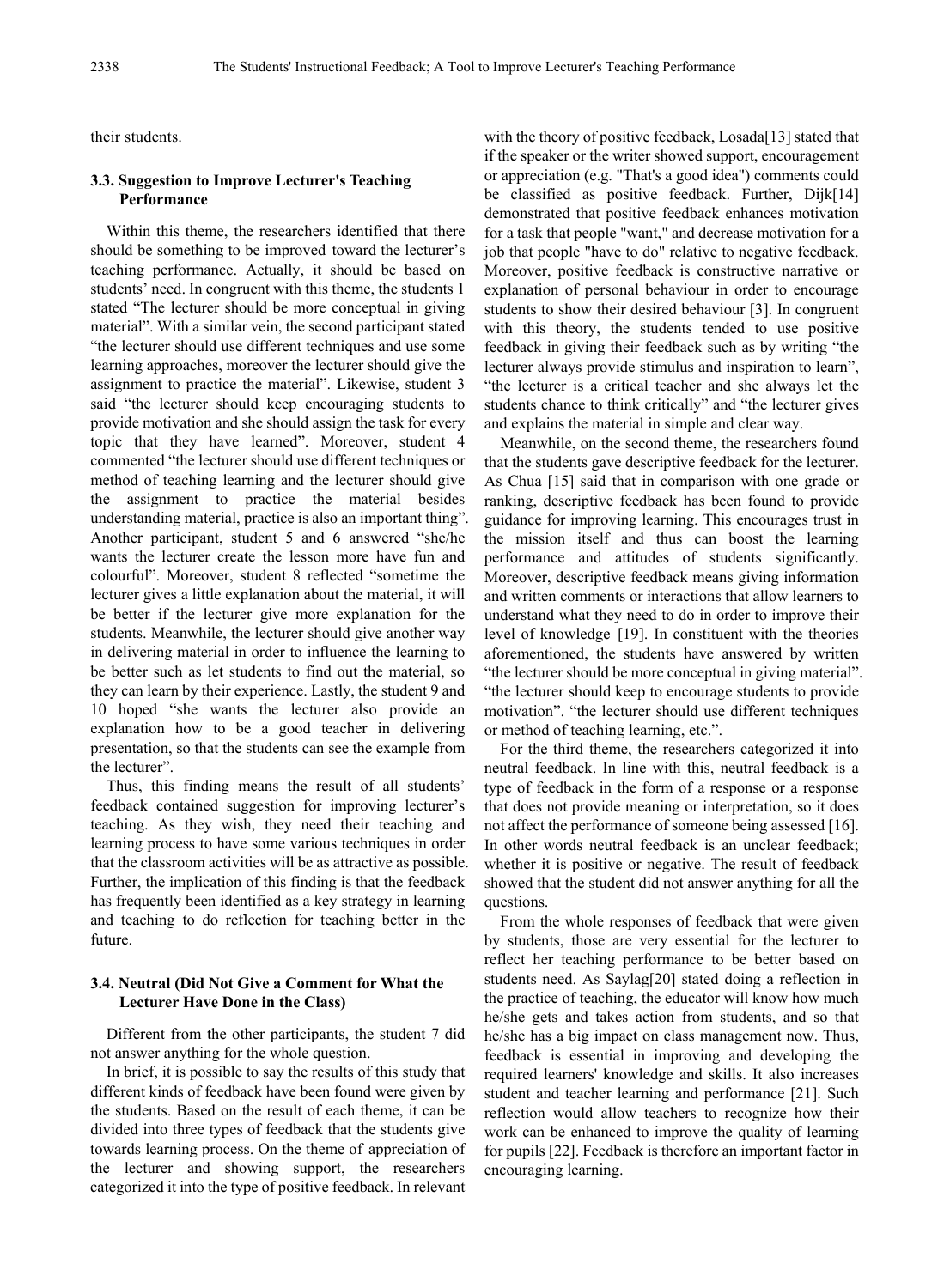## **3.5. How Does the Lecturer Improve Teaching after Getting Students' Feedback?**

This result showed the lecturer perception toward her experiences and knowledge dealing with importance of students' feedback. The data from semi-structured interviews showed 3 themes. The first theme is providing the positive feedback to improve teaching performance, the second is about matching learning strategies with English students' need. The last but not least is about the significance of students' feedback.

Theme 1: Providing Positive Feedback to Improve Teaching Performance

When the researchers asked the lecturer on how she responds toward different students' need, she answered

*"I will teach them based on the situation of class. I try to find some techniques of teaching that cover all students' need, further I will use some learning approaches to get students' attention from their different needs".*

The lecturer thinks that students' feedback is very essential to evaluate and to improve teaching regarding to their hope and their expectation. Therefore, it is a system in which teachers reflect on their teaching practices, evaluate how challenges are for students, and how they can strengthen training or to better learning based on different needs of students. In constituent with this, Mirzaei[23] stated that teachers or lecturers are using these reflective skills to develop reflection during their teaching processes.

Theme 2: Matching Learning Strategies with English Students' Need

The second question, the researchers interviewed about the lecturer's strategies learning to improve teaching based on students' need. In answering that question, the lecturer's responded

*"I try to find the strategies based on the students need in many ways, for example I provide highlighted material, I find text written in lower level".*

Dealing with learning strategy, it is an individual's way of organizing and using a particular set of skills in order to learn content or accomplish other tasks more effectively and efficiently in school as well as in nonacademic settings [24]. Therefore, teachers who teach learning strategies teach students how to learn, rather than teaching them specific curriculum content or specific skills. Thus, regarding to the statement of the lecturer's interview, she used text written and material highlighted to share the strategies and other insights about how the students learned. Teachers can help students apply this strategy by helping

them to create material more conceptual as the students' wished and wrote in giving feedback. The main objective of reflective teacher education was therefore to learn why teachers use such teaching methods and how teaching was improved to influence their students positively. Soisangwan [2]stated that reflective teaching is productive for the development of qualified teachers by enabling the teacher to look at ways of handling the classroom and children in different ways based on appraisal results.

Theme 3: The Significance of Students' Feedback

The last, the researchers categorized the question into the significance of students' feedback for Literature for Language Education subject. That question congruent with the course of the lecturer taught. Moreover, she stated

*"It makes the learning more interesting because I know what the students want and what the students need in learning Literature for Language Education"*

Thus, reflection is an important technique for teachers to evaluate and develop their teaching practices [22]. Furthermore, in congruent with this, Masantiah[25] stated that in self-assessment, students play an important role to detect their own strengths and weaknesses, so feedback is an instrument for increasing the self-assessed precision of the students.

Furthermore, to support and to recheck the data of interview, the researchers administered questionnaire from the students' who were taught by the lecturer. This data aimed to show whether the lecturer really improved teaching or not. In collecting the data, the researchers used likert scale questionnaire. The questionnaires consist of 10 questions. The data showed 5 different responses of students namely strongly agree, agree, neutral, disagree, and strongly disagree scale.

Further, the examination of the data showed that the lecturer improved teaching based on students' needs after getting student's feedback. It is proved by the answer of the students who stated 10% "strongly agree", 40% agree and neutral "50%". The students stated strongly agree (10%), agree (50%), neutral (20%) and disagree (20%) that the lecturer managed classroom time and pace well. Moreover, 10% students stated strongly agree and 50% students agree, 20% neutral and 20% disagree that the lecturer was organized and prepared for every class. In addition, 40%students stated strongly agree, 30% agree and 30% neutral in assuming that the lecturer encouraged discussions and responded to questions. However, 10% students stated strongly agree, 40%agree, 20% neutral and 30% disagree that the lecturer demonstrated the subject in depth-knowledge.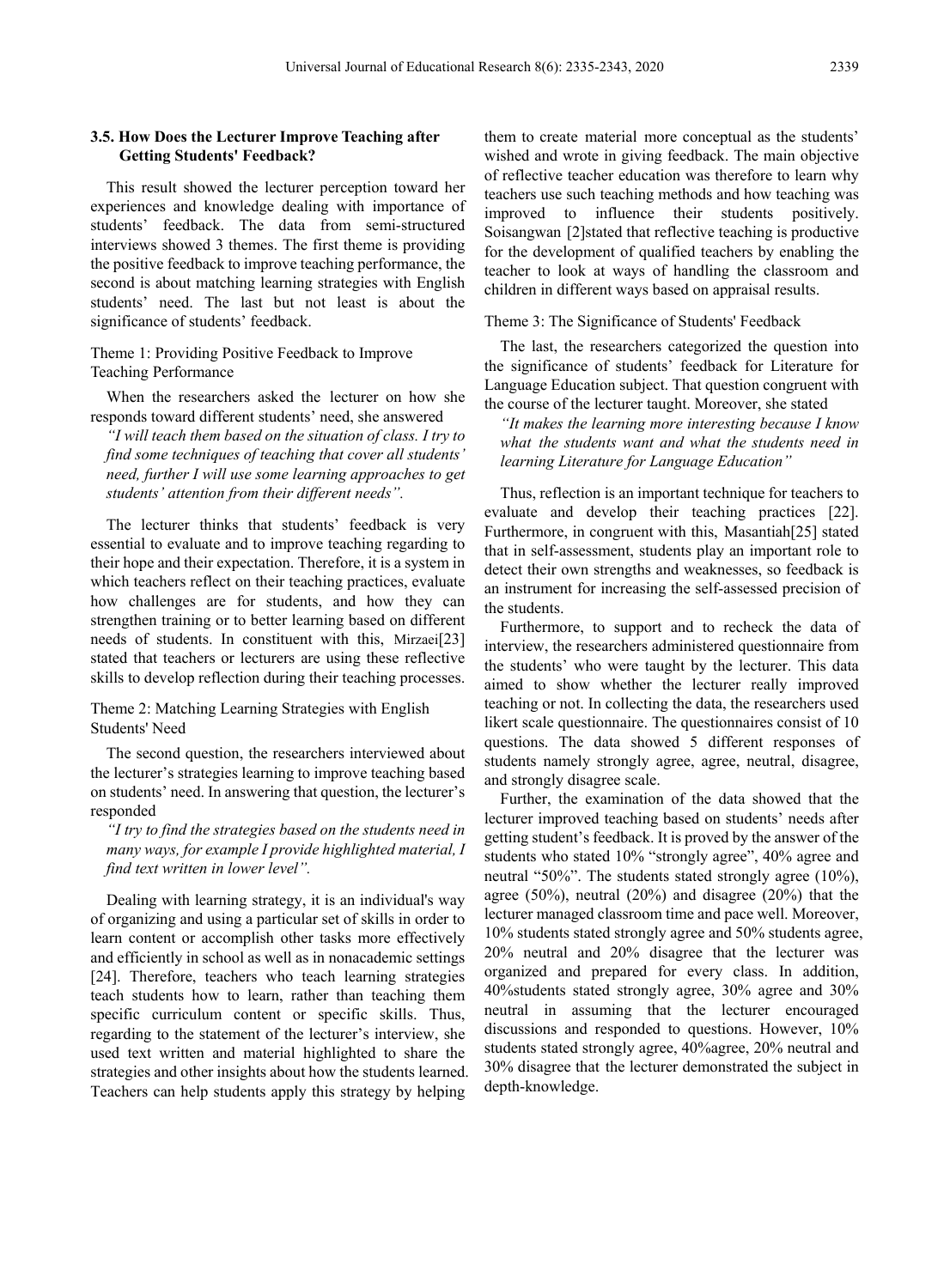| No.            | <b>Questionnaires' Points</b>                                                                                                                    | Percentage (%) | Meaning                  |
|----------------|--------------------------------------------------------------------------------------------------------------------------------------------------|----------------|--------------------------|
| Q1             |                                                                                                                                                  | 10%            | <b>Strongly Agree</b>    |
|                |                                                                                                                                                  | $40\%$         | Agree                    |
|                | The lecturer stimulated my interest in the subject                                                                                               | 50%            | Neutral                  |
|                |                                                                                                                                                  | $0\%$          | Disagree                 |
|                |                                                                                                                                                  | $0\%$          | <b>Strongly Disagree</b> |
| Q2             | The lecturer managed classroom time and pace well                                                                                                | 10%            | <b>Strongly Agree</b>    |
|                |                                                                                                                                                  | 50%            | Agree                    |
|                |                                                                                                                                                  | $20\%$         | Neutral                  |
|                |                                                                                                                                                  | 20%            | Disagree                 |
|                |                                                                                                                                                  | $0\%$          | <b>Strongly Disagree</b> |
| Q <sub>3</sub> | The lecturer was organized and prepared for every<br>class                                                                                       | 10%            | <b>Strongly Agree</b>    |
|                |                                                                                                                                                  | 50%            | Agree                    |
|                |                                                                                                                                                  | 20%            | Neutral                  |
|                |                                                                                                                                                  | $20\%$         | Disagree                 |
|                |                                                                                                                                                  | $0\%$          | <b>Strongly Disagree</b> |
| Q <sub>4</sub> | The lecturer encouraged discussions and responded to<br>questions                                                                                | 40%            | <b>Strongly Agree</b>    |
|                |                                                                                                                                                  | 30%            | Agree                    |
|                |                                                                                                                                                  | 30%            | Neutral                  |
|                |                                                                                                                                                  | $0\%$          | Disagree                 |
|                |                                                                                                                                                  | $0\%$          | <b>Strongly Disagree</b> |
| Q <sub>5</sub> | The lecturer demonstrated in depth-knowledge of the<br>subject                                                                                   | 10%            | <b>Strongly Agree</b>    |
|                |                                                                                                                                                  | 40%            | Agree                    |
|                |                                                                                                                                                  | 20%            | Neutral                  |
|                |                                                                                                                                                  | 30%            | Disagree                 |
|                |                                                                                                                                                  | $0\%$          | <b>Strongly Disagree</b> |
| Q <sub>6</sub> | The lecturer used a variety of instructional methods to<br>reach the course objectives (e.g. group, discussions,<br>student presentations, etc.) | $20\%$         | <b>Strongly Agree</b>    |
|                |                                                                                                                                                  | 20%            | Agree                    |
|                |                                                                                                                                                  | 60%            | Neutral                  |
|                |                                                                                                                                                  | $0\%$          | Disagree                 |
|                |                                                                                                                                                  | $0\%$          | <b>Strongly Disagree</b> |
| Q7             | The lecturer challenged students to do their best work                                                                                           | 10%            | <b>Strongly Agree</b>    |
|                |                                                                                                                                                  | $50\%$         | Agree                    |
|                |                                                                                                                                                  | 30%            | Neutral                  |
|                |                                                                                                                                                  | 10%            | Disagree                 |
|                |                                                                                                                                                  | $0\%$          | <b>Strongly Disagree</b> |
| Q8             | The lecturer was accessible outside of class                                                                                                     | 30%            | <b>Strongly Agree</b>    |
|                |                                                                                                                                                  | 50%            | Agree                    |
|                |                                                                                                                                                  | $20\%$         | Neutral                  |
|                |                                                                                                                                                  | $0\%$          | Disagree                 |
|                |                                                                                                                                                  | $0\%$          | <b>Strongly Disagree</b> |
| Q9             | Information about the assessment was communicated<br>clearly                                                                                     | 10%            | <b>Strongly Agree</b>    |
|                |                                                                                                                                                  | 50%            | Agree                    |
|                |                                                                                                                                                  | 20%            | Neutral                  |
|                |                                                                                                                                                  | 20%            | Disagree                 |
|                |                                                                                                                                                  | $0\%$          | <b>Strongly Disagree</b> |
| Q10            | Students' feedback showed how to improve lecturer's<br>work (e.g corrections including comments).                                                | 20%            | <b>Strongly Agree</b>    |
|                |                                                                                                                                                  | 30%            | Agree                    |
|                |                                                                                                                                                  | 50%            | Neutral                  |
|                |                                                                                                                                                  | $0\%$          | Disagree                 |
|                |                                                                                                                                                  | $0\%$          | <b>Strongly Disagree</b> |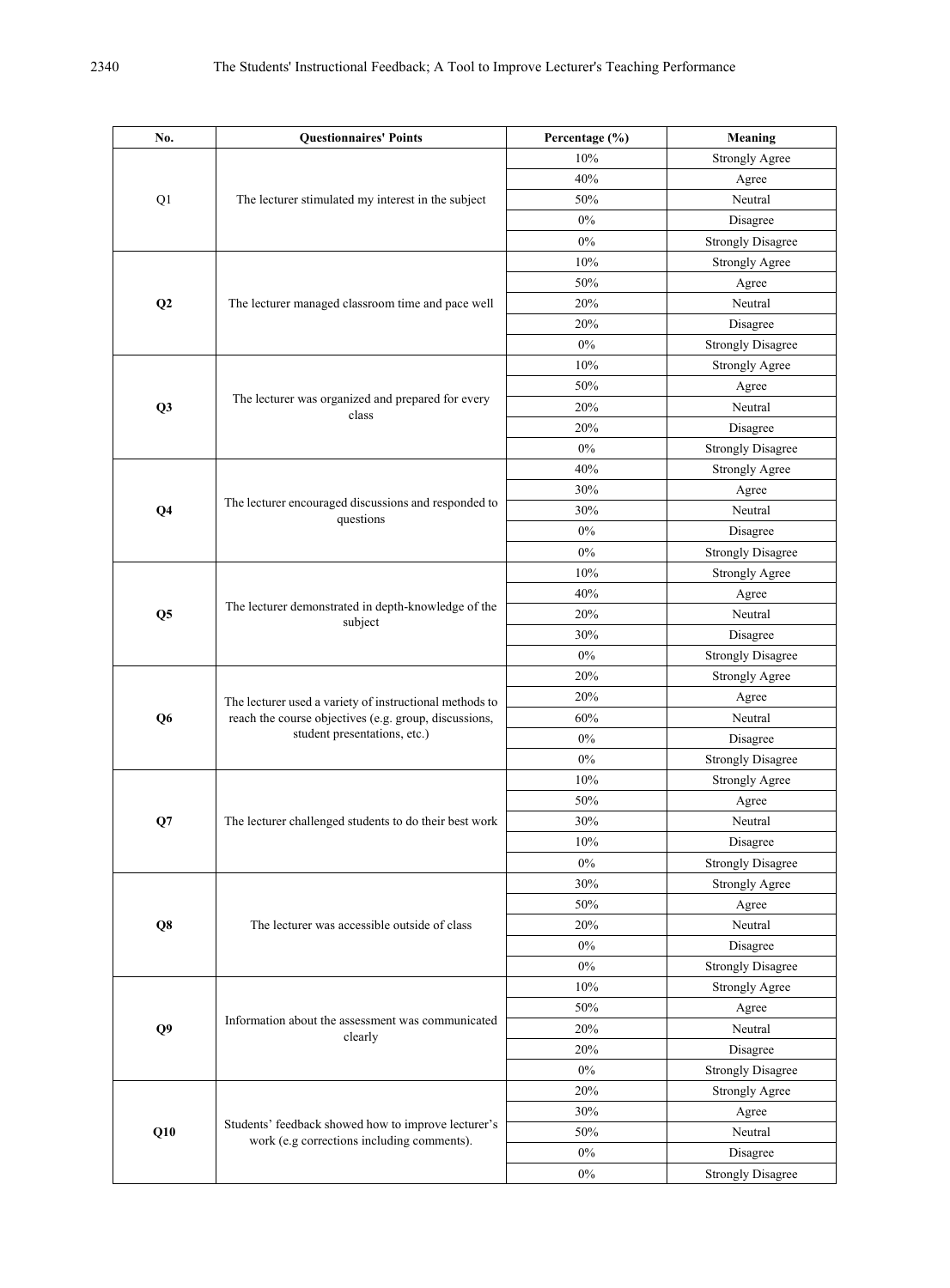Related to the result of students' response ,20% students stated strongly agree, 20% students decided to choose agree, and 60% neutral that the lecturer employed a number of methods for following the goals of the course (e.g. party, meetings, student lectures, etc.). Further, 10% students stated strongly agree, 50% agree, 30% neutral and 10% disagree that the lecturer challenged students to do their best work. Besides, 30% students out of 10 students stated strongly agree, 50% agree, and 20% neutral that lecturer was accessible outside of class. In line with this, the lecturer delivered the information about the assessment and it was communicated clearly, it's proved by the students' agreement in 10% and 50%, 20% neutral and 20% disagree. Finally, the students feel that feedback showed how to improve their work (e.g. corrections including comments), they stated strongly agree 20%, 30% agree, and 50% neutral for the statement. Furthermore, giving feedback in Literature for Language Education course can be used to improve and evaluate the teaching and learning process by the lecturer such as making a strategy learning, etc. In this context, Astika [26] mentioned reflective teaching is particularly important if it involves human contact such as teacher-student communication in the classroom during learning process. Moreover, Masantiah [3] showed a different level of feedback for students with different comprehensive skills and basic knowledge. The feedback was nonetheless helpful to all. The learning effectiveness of students after feedback has also improved considerably in [27], [28].

Finally, from the result of semi structured interview and the students' questionnaire, the lecturer actually improved teaching based on different students' need. It is proved by the suitability result of interview data and students' questionnaire. In the result of interview the lecturer stated that she will teach her students based on the situation of class. She tried to find some techniques of teaching that cover all students' need, further she will use some learning approaches to get students' attention from their different needs". Furthermore, the lecturer also stated that she tried to find the strategies based on the students need in many ways, for example she provided highlighted material, she found text written in lower level. Thus, in this field the lecturer has improved her teaching related to the classroom management and teaching learning improvement. As supported by Semley, N [29] stated that more specifically, the process of learning development in strategy learning can include students as self-directed learners, and acknowledge the learning material that lecturers utilise to support learning. In this context, the role of feedback in the Learning Development process is to inform a student about their current level of understanding and to guide them for future assessments through their experience. Moreover, Feed forward provides candidates with explicit instructions on how to improve their performance, instead of only giving a commentary on what has been done [30].

Meanwhile, the result of questionnaire proved that the

lecturer doing reflection in improving teaching and learning process. It showed from the questions in the questionnaire data that most of students agreed the lecturer managed classroom time and pace well. Same as the previous question, 50% of 10 students agreed that the lecturer was organized and prepared for every class. Moreover, most of the student answered that the lecturer encouraged discussions and responded to questions and the lecturer challenged students to do their best work. Dealing with this, according to C. Paterson, N. Paterson, and W. Jackson [31] assumed that Feedback is a fundamental factor within the learning process for students. Evidence underscores that effective feedback on students' performance from assessments can be a front-runner to improve learning outcomes [32]. Feedback, combined with effective instruction, can have a powerful influence on accelerating students' learning [13].

In general, the implications of this study were twofold namely theoretically and practically. In theoretical part, this study has therefore increased our understanding of the meaning of effective feedback & the role of students' feedback in instructional course. Meanwhile, practically this study is very beneficial for educators and for students on student learning and progress through a course of study.

# **4. Conclusions**

Dealing with the result and discussion aforementioned, it can be concluded that most of students gave positive feedback and descriptive feedback for the lecturer. There are three types of feedback that the students give towards learning process of Literature for Language Education subject. They are positive feedback, neutral feedback and descriptive feedback. It was found through the data that the lecturer tried to find the learning strategies to improve her teaching based on students' need in many ways, such as providing highlighted material, and she found text written in lower level. Furthermore, the researchers found out that the lecturer improved her teaching after getting feedback because most of students agreed if the lecturer do so. They response positively on how the lecturer teaches them.

## **Acknowledgments**

Firstly, we would like to thank for the lecturer in providing the opportunity to develop research and give more support until this research is completed. Then, we would like to say thank you for the lecturer who teaches Literature for Language Education subject and to the students of 3B in English Department who have been being participant in this study. Finally, we would like to say thank you for Galuh University for allowing us to conduct the research.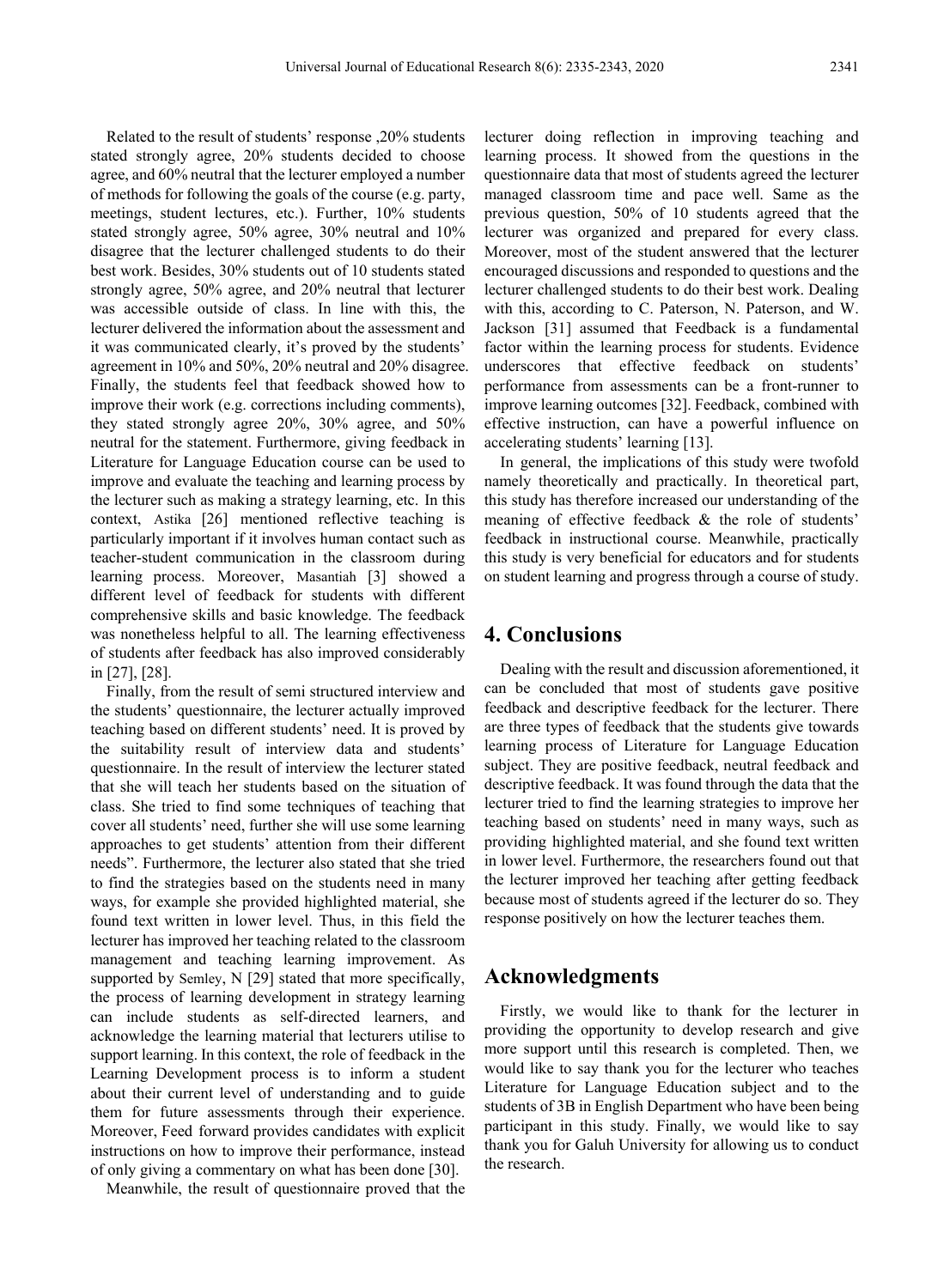# **REFERENCES**

- [1] H. S. Afshar and M. Farahani, "Reflective Thinking and Reflective Teaching among Iranian EFL Teachers: Do Gender and Teaching Experience Make a Difference?," *Procedia - Soc. Behav. Sci.*, vol. 192, pp. 615–620, 2015, doi: 10.1016/j.sbspro.2015.06.107.
- [2] A. Soisangwarn and S. Wongwanich, "Promoting the Reflective Teacher through Peer Coaching to Improve Teaching Skills," *Procedia - Soc. Behav. Sci.*, vol. 116, pp. 2504–2511, 2014, doi: 10.1016/j.sbspro.2014.01.601.
- [3] C. Masantiah, S. Pasiphol, and K. Tangdhanakanond, "Student and feedback: Which type of feedback is preferable?" *Kasetsart J. Soc. Sci.*, pp. 1–6, 2018, doi: 10.1016/j.kjss.2018.07.020.
- [4] S. Klaimanee and I. Sonthipumas, "THE DEVELOPMENT OF HEALTH CARE MODEL AMONG NURSING STUDENTS AT BOROMARAJONANI COLLEGE OF," pp. 83–96, 2018.
- [5] F. M. Van Der Kleij, T. J. H. M. Eggen, C. F. Timmers, and B. P. Veldkamp, "Effects of feedback in a computer-based assessment for learning," *Comput. Educ.*, vol. 58, no. 1, pp. 263–272, 2012, doi: 10.1016/j.compedu.2011.07.020.
- [6] G. Ç. Yastıbaş and A. E. Yastıbaş, "The Effect of Peer Feedback on Writing Anxiety in Turkish EFL (English as a Foreign Language) Students," *Procedia - Soc. Behav. Sci.*, vol. 199, pp. 530–538, 2015, doi:10.1016/j.sbspro.2015.07 .543.
- [7] T. Farrell, "Understanding Reflective Teaching," *Teach. Learn.*, vol. 19, no. 2, pp. 52–63, 2013.
- [8] O. Dodun *et al.*, "Analysis of an E-learning Platform use by Means of the Axiomatic Design," *Procedia CIRP*, vol. 34, pp. 244–249, 2015, doi: 10.1016/j.procir.2015.07.059.
- [9] M. Z. Iqbal, M. Ramzan, and A. A. Arain, "Students' Feedback: A Stimulus Reflective Practice for Professional Development of the Prospective Teachers," *J. Res. Reflections Educ.*, vol. 10, no. 1, pp. 69–79, 2016, [Online]. Available: http://www.ue.edu.pk/jrre.
- [10] T. Albaiz, "EFFECT OF STUDENTS' FEEDBACK ON TEACHERS' INSTRUCTIONAL PRACTICES OF EFL STUDENT TEACHERS," vol. 1, no. 5, pp. 31–43, 2012.
- [11] J. A. Rossiter, "Using an understanding of feedback processes to improve student learning," *IFAC-Papers OnLine*, vol. 49, no. 6, pp. 57–62, 2016, doi: 10.1016/j.ifac ol.2016.07.153.
- [12] Z. (Victor) Zhang and K. Hyland, "Student engagement with teacher and automated feedback on L2 writing," *Assess. Writ.*, vol. 36, no. March, pp. 90–102, 2018, doi: 10.1016/j .asw.2018.02.004.
- [13] M. Losada and E. Heaphy, "The Role of Positivity and Connectivity in the Performance of Business Teams: A Nonlinear Dynamics Model," *Am. Behav. Sci.*, vol. 47, no. 6, pp. 740–765, 2004, doi: 10.1177/0002764203260208.
- [14] D. Van Dijk and A. N. Kluger, "Task Type as a Moderator of

Positive/Negative Feedback Effects on Motivation and Performance: A regulatory focus perspective," *J. Organ. Behav.*, vol. 32, no. 8, pp. 1084–1105, 2011, doi: 10.1002/j ob.

- [15] H. L. Chua, S. H. Lee, and G. W. Fulmer, "Action research" on the effect of descriptive and evaluative feedback order on student learning in a specialized mathematics and science secondary school," 2017, doi: 10.1186/s41029-017 -0015-y.
- [16] A. Rachmiatie, "'Feedback' terhadap Layanan dan Aturan Pemerintah : Sebuah Studi Kasus," *Mediator*, vol. 3, no. 3, pp. 323–338, 2002.
- [17] J. W. Creswell, *Educational research: Planning, conducting, and evaluating quantitative and qualitative research*, vol. 4. 2012.
- [18] "Research design and statistics for appli.pdf."
- [19] P. Sachse-Brown and J. Aldridge, "Suggested Next Steps re : Descriptive Feedback and Some Strategies," 2004.
- [20] R. Saylag, "Self Reflection on the Teaching Practice of English as a Second Language: Becoming the Critically Reflective Teacher," *Procedia - Soc. Behav. Sci.*, vol. 46, pp. 3847–3851, 2012, doi: 10.1016/j.sbspro.2012.06.158.
- [21] S. Panhoon and S. Wongwanich, "An Analysis of Teacher Feedback for Improving Teaching Quality in Primary Schools," *Procedia - Soc. Behav. Sci.*, vol. 116, pp. 4124– 4130, 2014, doi: 10.1016/j.sbspro.2014.01.902.
- [22] H. Fatemipour, "The Efficiency of the Tools Used for Reflective Teaching in ESL Contexts," *Procedia - Soc. Behav. Sci.*, vol. 93, pp. 1398–1403, 2013, doi: 10.1016/j.sbspro.2013.10.051.
- [23] F. Mirzaei, F. A. Phang, and H. Kashefi, "Measuring Teachers Reflective Thinking Skills," *Procedia - Soc. Behav. Sci.*, vol. 141, pp. 640–647, 2014, doi: 10.1016/j.sb spro.2014.05.112.
- [24] A. M. Sunbul, "an Analysis of High School Students' Learning Strategies and an Analysis of High School Students' Learning," no. June 2004, 2016.
- [25] C. Masantiah, S. Pasiphol, and K. Tangdhanakanond, "Kasetsart Journal of Social Sciences Student and feedback : Which type of feedback is preferable ?" *Kasetsart J. Soc. Sci.*, pp. 1–6, 2018, doi: 10.1016/j.kjss.2018.07.020.
- [26] G. Astika and U. K. Satya Wacana, "Reflective Teaching as Alternative Assessment in Teacher Education: a Case Study of Pre-Service Teachers," *TEFLIN J. A Publ. Teach. Learn. English*, vol. 25, no. 1, pp. 16–32, 2014, doi: 10.15639/TE FLINJOURNAL.V25I1/16-32.
- [27] Y. Attali, "Effects of multiple-try feedback and question type during mathematics problem solving on performance in similar problems," *Comput. Educ.*, vol. 86, pp. 260–267, 2015, doi: 10.1016/j.compedu.2015.08.011.
- [28] Y. Attali, "Immediate feedback and opportunity to revise answers: Application of a graded response IRT model," *Appl. Psychol. Meas.*, vol. 35, no. 6, pp. 472–479, 2011, doi: 10.1177/0146621610381755.
- [29] N. Semley, R. Huang, and J. Dalton, "Leisure, Sport & Tourism Education Feedback for Learning Development :